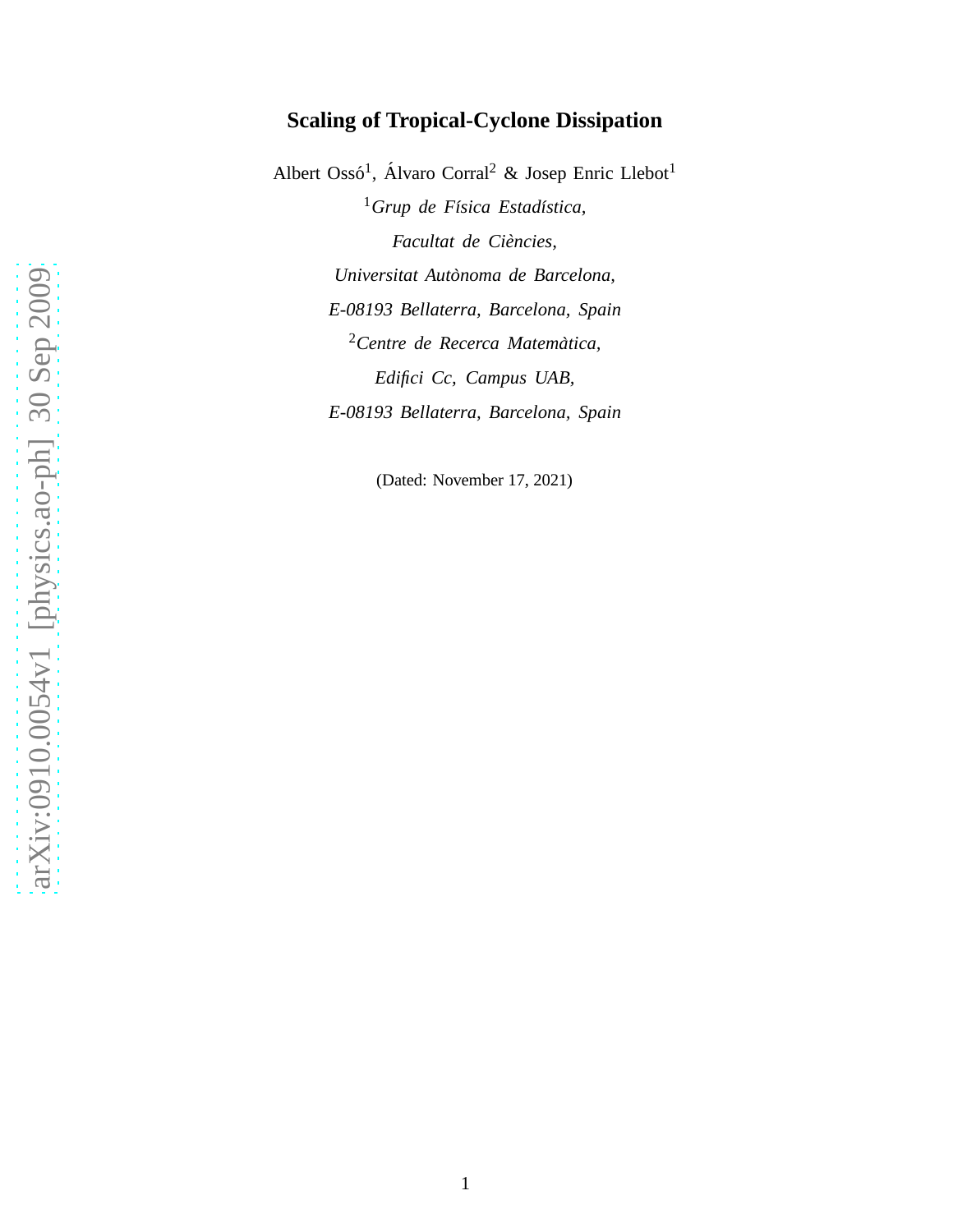**The influence of climate variability and global warming on the occurrence of tropical cyclones (TC) is a controversial issue [\[1,](#page-5-0) [2](#page-5-1), [3](#page-5-2), [4](#page-5-3), [5,](#page-5-4) [6,](#page-5-5) [7](#page-5-6), [8](#page-5-7), [9,](#page-5-8) [10\]](#page-5-9). Existing historical databases on the subject are not fully reliable [\[9](#page-5-8), [11](#page-5-10), [12](#page-5-11), [13\]](#page-5-12), but a more fundamental hindrance is the lack of basic understanding regarding the intrinsic nature of tropical cyclone genesis and evolution [\[14\]](#page-5-13). It is known that tropical cyclones involve more than a passive response to changing external forcing [\[15\]](#page-5-14), but it is not clear which dynamic behaviour best describes them. Here we present a new approach based on the application of the power dissipation index (***PDI***), which constitutes an estimation of released energy [\[3\]](#page-5-2), to individual tropical cyclones. A robust law emerges for the statistics of** *PDI***, valid in four different ocean basins and over long time periods. In addition to suggesting a novel description of the physics of tropical cyclones in terms of critical phenomena [\[16,](#page-6-0) [17,](#page-6-1) [18](#page-6-2)], the law allows to quantify their response to changing climatic conditions, with an increase in the largest** *PDI* **values with** sea surface temperature or the presence of El Niño phenomenon, depending on the basin **under consideration. In this way, we demonstrate that the recent upswing in North Atlantic hurricane activity does not involve TCs quantitatively different from those in other sustained high-activity periods prior to 1970.**

One important characterization of a complex phenomenon is given by the fluctuations in the "size" of the phenomenon over successive occurrences [\[16,](#page-6-0) [17](#page-6-1), [18](#page-6-2), [19\]](#page-6-3). We refer to neither spatial size (area, volume) nor something like the Saffir-Simpson category [\[20](#page-6-4)]; rather, we seek a physically relevant measure of released energy. For a tropical cyclone, a reasonable proxy for this energy has been proposed by Emanuel [\[3](#page-5-2)], using the *PDI*, defined as

$$
PDI \equiv \sum_t v_t^3 \Delta t \;,
$$

where  $t$  denotes time and runs over the entire lifetime of the storm and  $v_t$  is the maximum sustained surface wind velocity at time *t*. In available best-track records, measurements are provided at intervals of  $\Delta t = 6$  hours. Note that in this paper the *PDI* value is associated with an individual tropical cyclone, not with the total annual activity in some ocean basin [\[3\]](#page-5-2).

We analyze tropical cyclone best-track records for several ocean basins: the North Atlantic and Northeastern Pacific (from the National Hurricane Center [\[21\]](#page-6-5)), and the Northwestern Pacific and the Southern Hemisphere (from the Joint Typhoon Warning Center [\[22\]](#page-6-6)). We exclude the North Indian Ocean, due to the small number of storms in the most reliable portion of its records. [For more details, see the Supplementary Information, including Fig. S2.]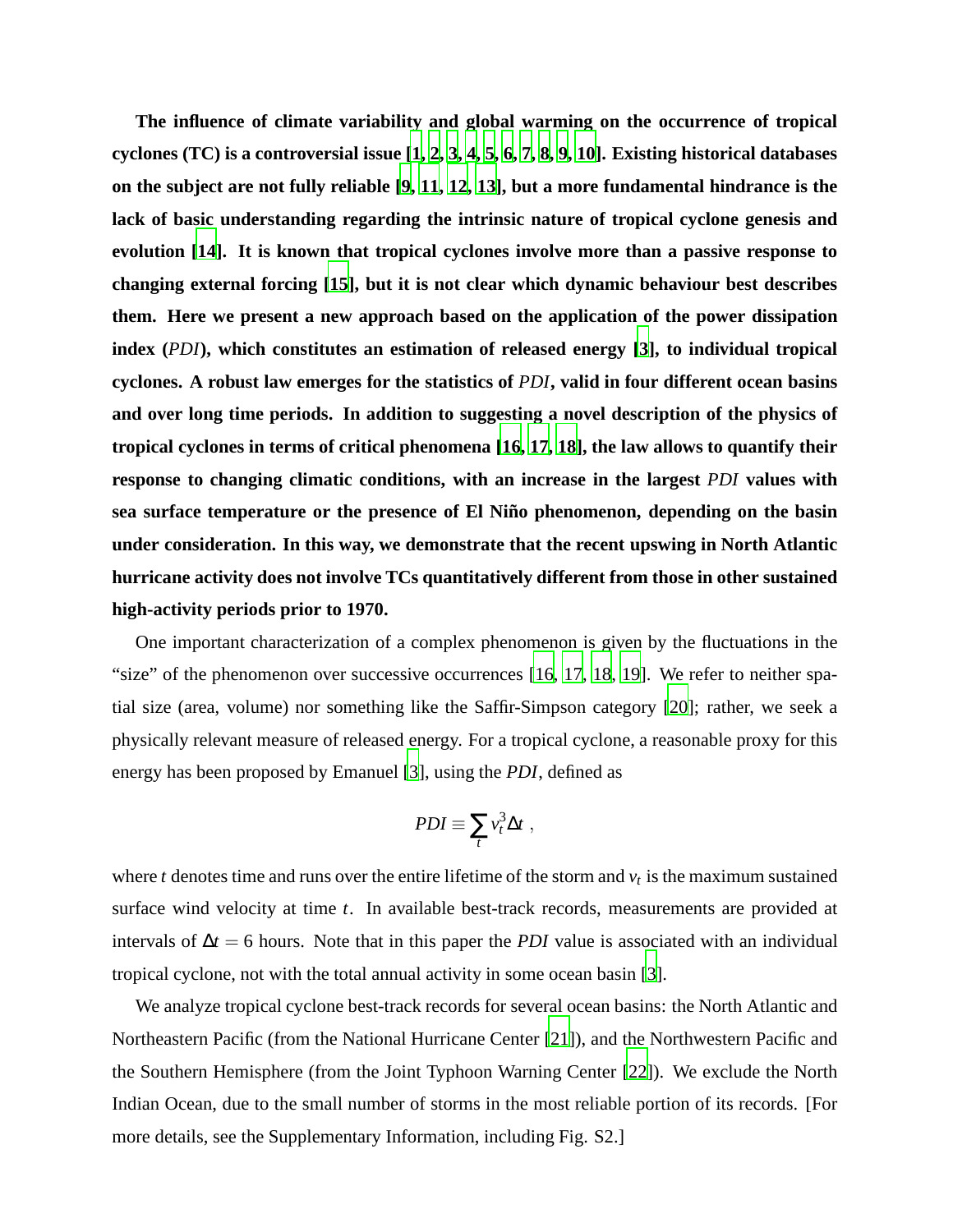We display in Fig. 1(a) the *PDI* probability density, *D*(*PDI*), normalized in the usual way  $(\int_0^\infty D(PDI) dPDI = 1)$ , for all four basins. The distributions include all storms occurring during an extended period, either 1966-2007 or 1986-2007 as indicated in the legend. All four distributions (given vertical offsets for clarity) can be characterized by a power-law decay in their central regions,

$$
D(PDI) \propto 1/PDI^{\alpha},
$$

where the exponent  $\alpha$  is in between 0.95 and 1.25 (Supplementary Information, including Table S1). Deviations from the power law at small *PDI* values can be attributed to the deliberate incompleteness of the records for "not significant" TCs, whereas the more rapid decay at large *PDI* values is associated with the finite size of the basin. That is, the storms with the largest *PDI* do not have enough room to last a longer time, as their tracks are limited by the size of the basin, which introduces a cutoff in the distribution (at its separation from the power-law fit, roughly) (Supplementary Information, Figs. S3-S7). Variations in the definition of the *PDI*, for example excluding times during which the storm attains subtropical or extratropical status, do not modify the shape of the *PDI* distribution; the results are also unchanged when restricted to storms that do not make continental landfall (Supplementary Information, Figs. S8 and S9).

The degree of similarity between the basins is truly remarkable, given the variety of formative processes at work. TCs in the Western Pacific (typhoons) develop principally from the monsoon, for example, while North Atlantic hurricanes are mainly associated with easterly waves (and the degree of association depends on the intensity of the hurricane) [\[8](#page-5-7), [23](#page-6-7)]. In addition, each regional centre or agency follows different protocols in obtaining their data, using techniques which have gradually improved [\[9,](#page-5-8) [11,](#page-5-10) [12](#page-5-11), [13](#page-5-12)].

Nevertheless, the shape of the *PDI* distribution is robust over long time periods. Figure 1(b) shows that this consistency holds over a period of at least 100 years in the North Atlantic (where the record is longest; corrections to the calibration of the maximum velocity do not alter this pattern, Supplementary Information, including Fig. S10). Thus, even though the database is certainly incomplete prior to the satellite era, and even more unreliable before aircraft reconnaissance began in 1944, the fraction of missed storms seems to be independent of *PDI*. This finding may appear counterintuitive until we consider the fact that a long-lasting tropical cyclone might be recorded as two shorter storms if its track is lost at some point. A power-law distribution is robust against such splitting of the data (Supplementary Information).

The existence of a simple statistical distribution that describes the whole spectrum of tropical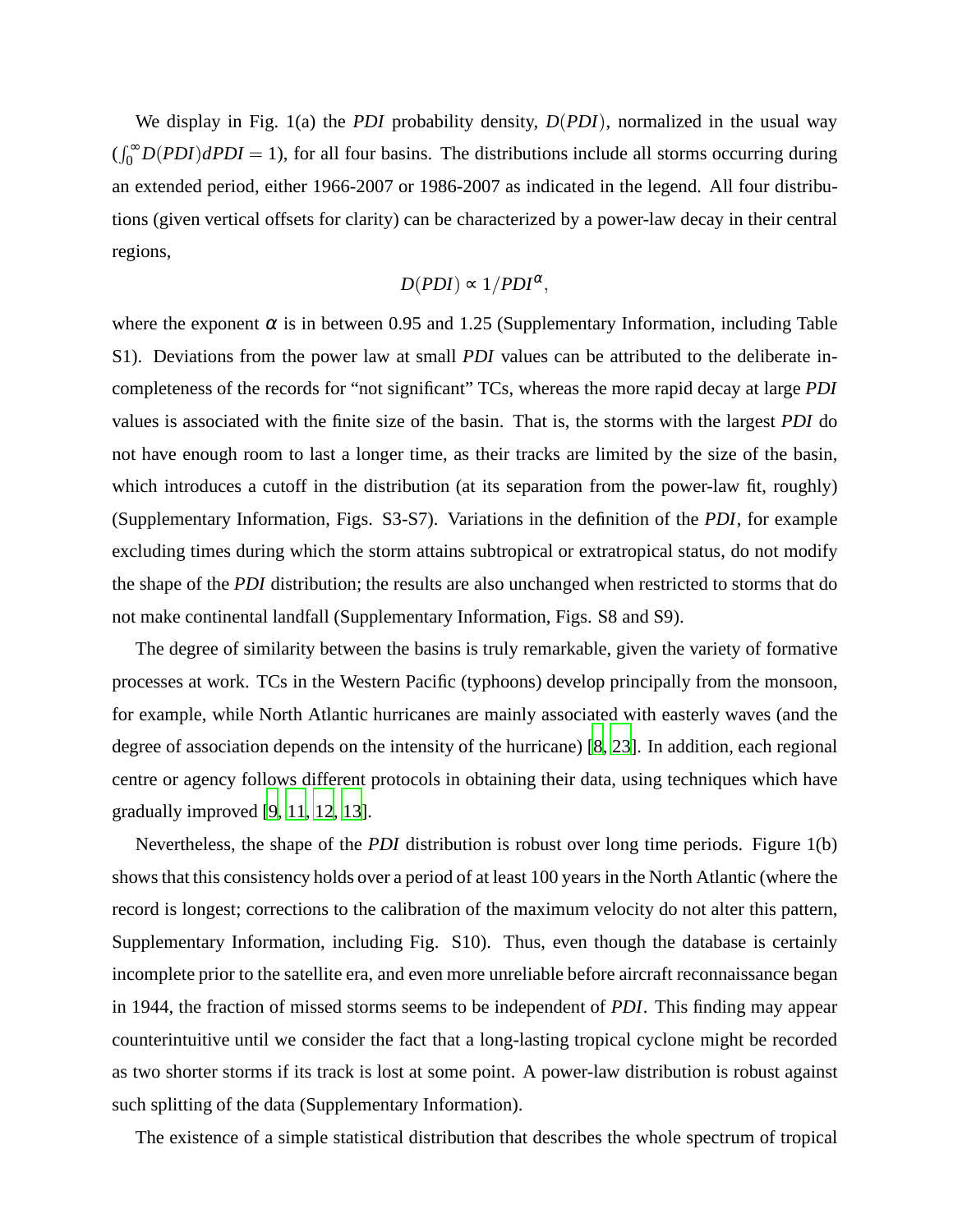cyclone sizes in different basins over a long period of time (apart from incompleteness and finite size effects) reflects a startling degree of unity in the phenomenon; the small tropical depressions are described in the same way as the full developed most severe storms. Moreover, a robust powerlaw distribution is the hallmark of scale invariance [\[18\]](#page-6-2): there is no typical tropical cyclone *PDI*, up to the maximum allowed in a given ocean basin. The fact that all scales are equally important for energy dissipation poses a great challenge to the modelling of this complex phenomenon, and even to large-scale global climate simulations [\[15](#page-5-14)].

Scale invariance can occur in processes where perturbations propagate through a critical (i.e., highly susceptible) medium [\[16](#page-6-0), [17](#page-6-1), [19\]](#page-6-3). Thus, our result could indicate that the atmosphere, or perhaps the ocean-atmosphere system, is close to a critical state. In fact, this idea is not new; already in the 70's it was suggested that atmospheric convection takes place in a near-unstable environment [\[24](#page-6-8)]. Much more recently, Peters and Neelin have demonstrated the existence of a non-equilibrium stability-instability transition to which the state of the atmosphere is attracted [\[25\]](#page-6-9). Some properties of this transition can be obtained from static images of convecting cloud fields [\[26\]](#page-6-10) or local observations of precipitation [\[27](#page-6-11)]. These findings support our complex-system approach to tropical-cyclone evolution; in correspondence, we provide a complementary perspective to the puzzle that these atmospheric processes constitute.

In addition, an important property of critical systems is that perturbations can evolve while keeping a delicate balance between growth and attenuation, resulting in sudden intensifications and deintensifications. Although recent years have seen considerable improvement in the prediction of tropical cyclone trajectories, reliable forecasts of their intensities have not yet been achieved [\[28,](#page-6-12) [29\]](#page-6-13). This failure may not be just due to technical limitations; it may be a fundamental feature of the criticality of tropical cyclone evolution.

Tropical cyclone activity shows large interannual variability. One important factor controlling such variability is sea surface temperature (*SST*). We average *SST* from the Hadley Center [\[30](#page-6-14)] over the same spatial areas and months in the TC season than Webster *et al.* [\[5](#page-5-4)] in order to get an annual (so, seasonal) *SST* value for each basin; then, we separate the *PDI* density into two contributions, one for years with *SST* above its long-term mean value  $\langle SST \rangle$  (i.e., high *SST*) and another one for *SST* below  $\langle SST \rangle$  (low *SST*). Mathematically,  $\langle SST \rangle \equiv \sum_{y} SST(y)/Y$ , where *SST*(*y*) refers to year *y* and *Y* is the total number of years. In this way we eliminate the effect of interannual variations in the number of TCs and concentrate on a comparison of the individual tropical cyclones characterizing each type of year.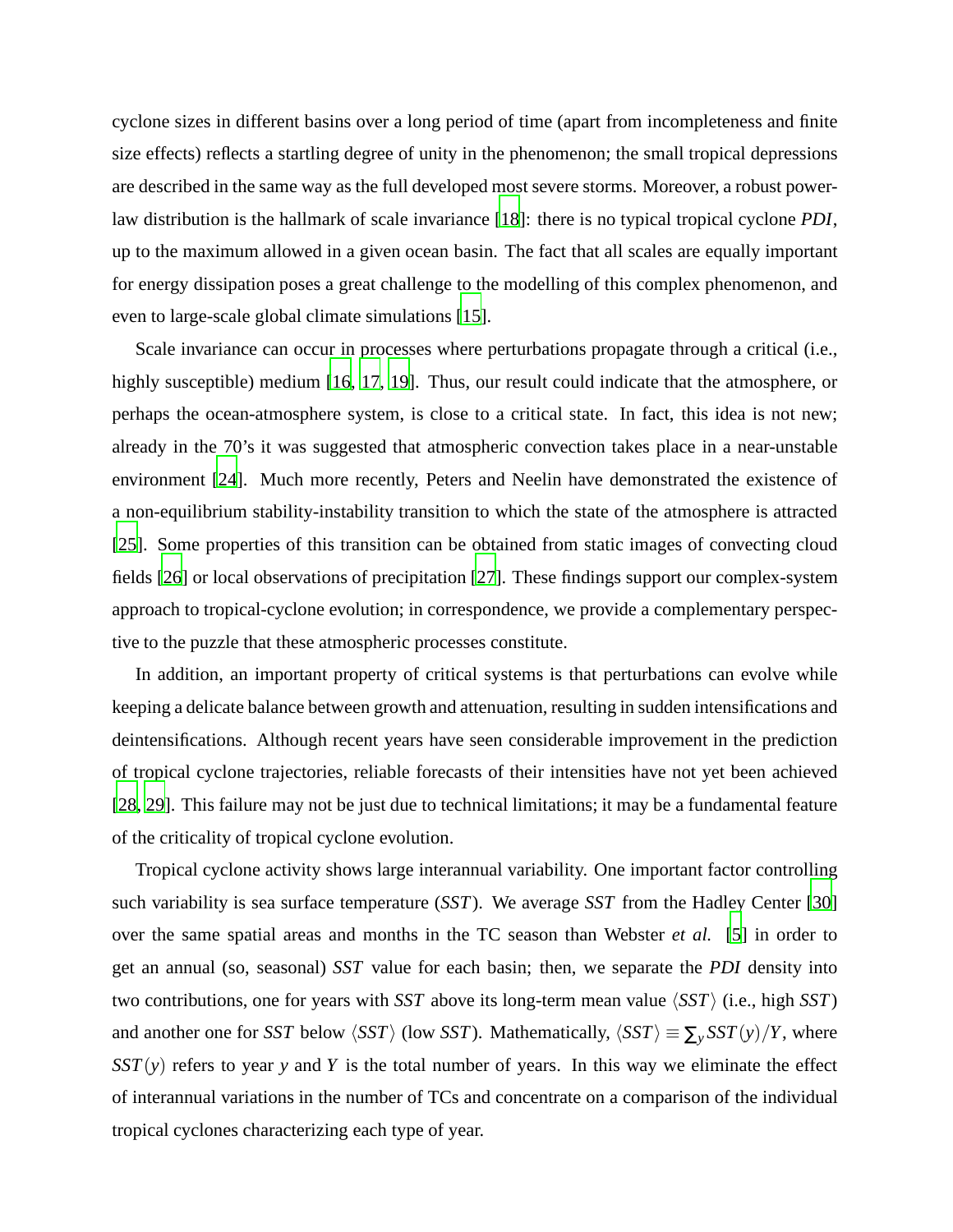Remarkably, for the North Atlantic and the Northeastern Pacific, the resulting distributions have essentially the same shape as the distribution for all years but with a difference in scale: high-*SST* years are characterized by a larger value of the finite-size cutoff, and conversely for low-*SST* years, as can be seen in Fig. 2(a). The other two basins show much minor *PDI* variation with *SST*.

If we rescale each conditional distribution by a power of its mean value,  $\langle PDI \rangle$ , such that  $PDI \to PDI/\langle PDI \rangle^{\nu}$  and  $D(PDI) \to \langle PDI \rangle^{\beta}D(PDI)$ , with  $v = \beta = 1$  for  $\alpha \le 1$ , and  $v = 1/(2-\alpha)$ and  $\beta = \alpha/(2 - \alpha)$  for  $\alpha > 1$ , it becomes apparent that, for each basin, both distributions share a similar shape, as shown in Fig. 2(b). (The reason of this rescaling is the fact that a distribution with  $\alpha > 1$  does not scale linearly with its mean value, see Supplementary Information.) Then, the difference between high-*SST* and low-*SST PDI* distributions rests mainly in the scale of the finite-size cutoff and not in the shape of the distribution.

Years with high *SST* are thus characterized by hurricanes with larger *PDI* values. As the *PDI* integrates the cube of the velocity over the storm lifetime, larger *PDI* values can result from longer lifetimes, larger (6-hour) velocities, or both. An analysis of the distributions of these variables shows that the increase in *PDI* comes mainly from an increase in the velocities, most apparent in the range above about 100 knots (i.e., corresponding to category 3 hurricanes and beyond [\[5\]](#page-5-4)), in comparison with years of low *SST* (Supplementary Information, Fig. S11).

An analogous study can be done as a function of the so-called *MEI* index [\[31](#page-6-15)], which quantifies the strength of El Niño phenomenon. Taking annual values of *MEI*, years with  $MEI > 0$ (corresponding to El Niño) lead to increased *PDI* values in the Northeastern and Northwestern Pacific, but keeping again the same shape of the *PDI* distribution, and the opposite for *MEI* < 0, see Figs. 2(a) and 2(b). In the case of the Northwestern Pacific, the contribution of TC durations to the increase in *PDI* is larger than in the rest of the cases (Supplementary Information). This is somehow related to the findings of Refs. [\[32,](#page-6-16) [33](#page-6-17)]. Very little variation with *MEI* is observed in the other two basins. Other indices (*AMO*, *NAO*, etc.) do not seem to influence the *PDI* distribution in any basin.

It is a well-known fact that individual years of high (or low) TC activity cluster into longer periods of predominantly high (or low) activity. For example, the North Atlantic has seen extraordinarily high activity between 1995 and 2005, which has been linked to global warming through an increase in the sea surface temperature [\[3,](#page-5-2) [5\]](#page-5-4). The issue is nonetheless controversial [\[4](#page-5-3), [6](#page-5-5), [11](#page-5-10)]. According to our analysis, the *PDI* distribution for the period 1995-2005 is indistinguishable from the distribution for years with high *SST* between 1966 and 2007, as well as from the distribution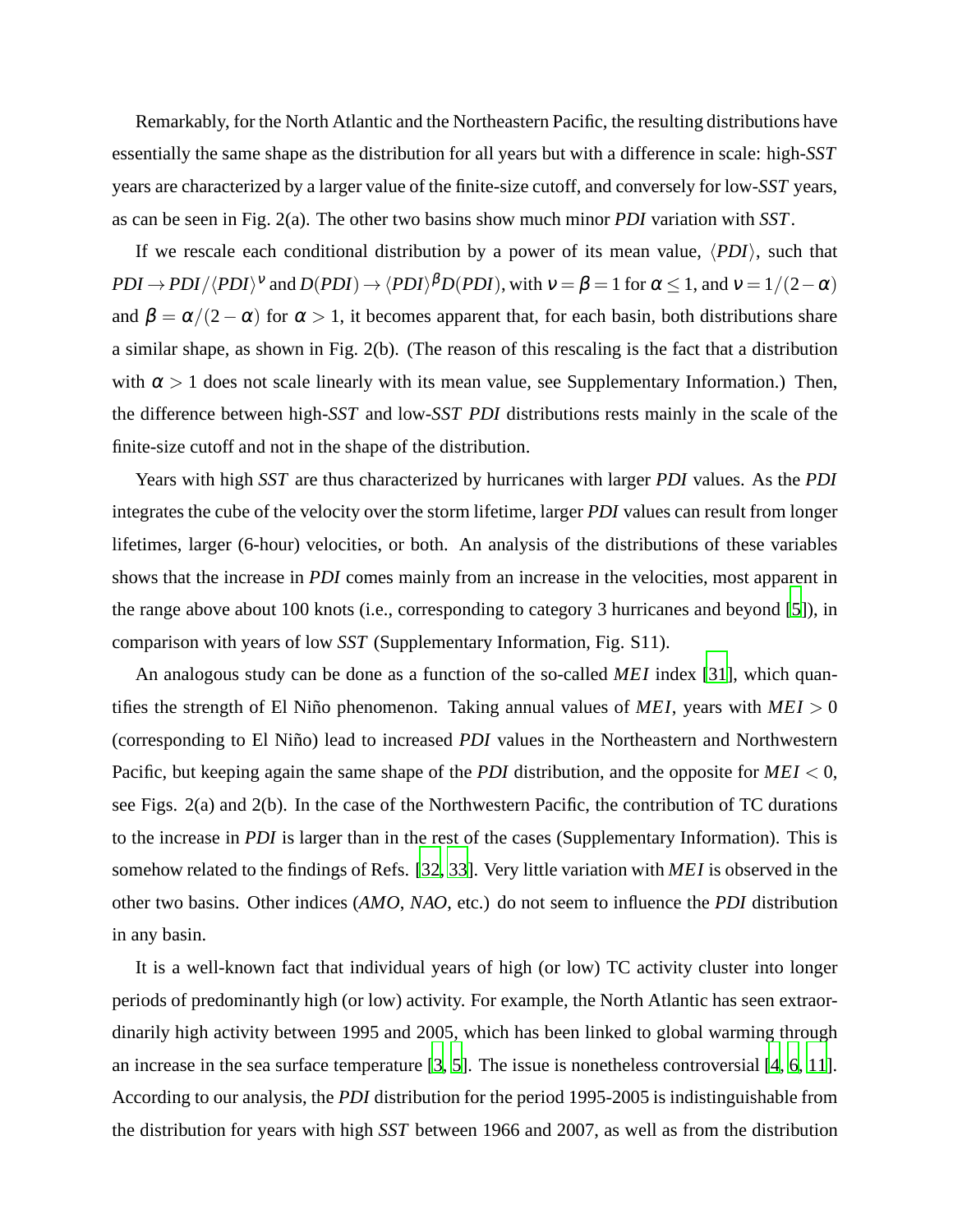for other periods of high activity, like 1926-1970 [\[1\]](#page-5-0), see Fig. [3.](#page-8-0) We conclude that the recent dramatic increase of activity does not lead to unprecedented energy releases by individual TCs (although even higher *SST* could further increase the *PDI* values).

- <span id="page-5-0"></span>[1] Goldenberg, S. B., Landsea, C. W., Mestas-Nuñez, A. M. & Gray, W. M. The Recent Increase in Atlantic Hurricane Activity: Causes and Implications. *Science* **293**, 474–479 (2001).
- <span id="page-5-2"></span><span id="page-5-1"></span>[2] Trenberth, K. Uncertainty in Hurricanes and Global Warming. *Science* **308**, 1753–1754 (2005).
- [3] Emanuel, K. Increasing destructiveness of tropical cyclones over the past 30 years. *Nature* **436**, 686–688 (2005).
- <span id="page-5-4"></span><span id="page-5-3"></span>[4] Landsea, C. W. Hurricanes and global warming. *Nature* **438**, E11–E12 (2005).
- [5] Webster, P. J., Holland, G. J., Curry, J. A. & Chang, H.-R. Changes in Tropical Cyclone Number, Duration, and Intensity in a Warming Environment. *Science* **309**, 1844–1846 (2005).
- <span id="page-5-5"></span>[6] Chan, J. C. L. Comment on "Changes in Tropical Cyclone Number, Duration, and Intensity in a Warming Environment". *Science* **311**, 1713b (2006).
- <span id="page-5-6"></span>[7] Klotzbach, P. J. Trends in global tropical cyclone activity over the past twenty years (1986-2005). *Geophys. Res. Lett.* **33**, L10805 (2006).
- <span id="page-5-7"></span>[8] Shepherd, J. M. & Knutson, T. The Current Debate on the Linkage Between Global Warming and Hurricanes. *Geography Compass* **1**, 1–24 (2007).
- <span id="page-5-8"></span>[9] Kossin, J. P., Knapp, K. R., Vimont, D. J., Murnane, R. J. & Harper, B. A. A globally consistent reanalysis of hurricane variability and trends. *Geophys. Res. Lett.* **34**, L04815 (2007).
- <span id="page-5-9"></span>[10] Elsner, J. B., Kossin, J. P. & Jagger, T. H. The increasing intensity of the strongest tropical cyclones. *Nature* **455**, 92–95 (2008).
- <span id="page-5-10"></span>[11] Gray, W. M. Comments on "Increasing destructiveness of tropical cyclones over the past 30 years". *http://arxiv.org* **0601050** (2006).
- <span id="page-5-11"></span>[12] Landsea, C. W., Harper, B. A., Hoarau, K. & Knaff, J. A. Can We Detect Trends in Extreme Tropical Cyclones? *Science* **313**, 452–454 (2006).
- <span id="page-5-12"></span>[13] Landsea, C. W. Counting Atlantic Tropical Cyclones Back to 1900. *Eos* **88 (18)**, 197–202 (2007).
- <span id="page-5-13"></span>[14] Emanuel, K. *Divine wind: the history and science of hurricanes* (Oxford University Press, New York, 2005).
- <span id="page-5-14"></span>[15] Emanuel, K. The Hurricane-Climate Connection. *Bull. Am. Met. Soc.* **(5)**, ES10–ES20 (2008).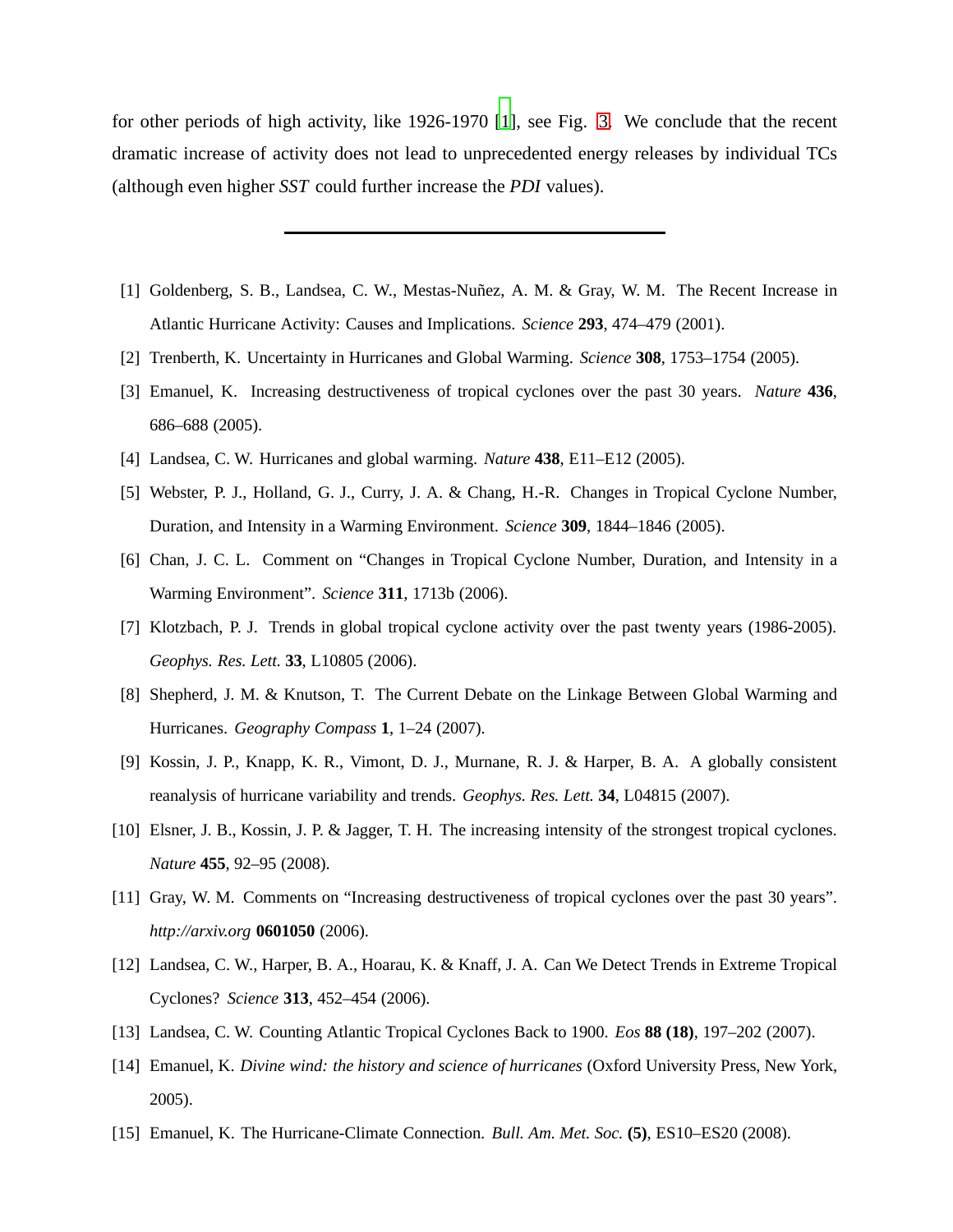- <span id="page-6-1"></span><span id="page-6-0"></span>[16] Bak, P. *How Nature Works: The Science of Self-Organized Criticality* (Copernicus, New York, 1996).
- [17] Turcotte, D. L. *Fractals and Chaos in Geology and Geophysics* (Cambridge University Press, Cambridge, 1997), 2nd edn.
- <span id="page-6-3"></span><span id="page-6-2"></span>[18] Christensen, K. & Moloney, N. R. *Complexity and Criticality* (Imperial College Press, London, 2005).
- <span id="page-6-4"></span>[19] Malamud, B. D. Tails of natural hazards. *Phys. World* **17 (8)**, 31–35 (2004).
- <span id="page-6-5"></span>[20] Kantha, L. Time to Replace the Saffir-Simpson Hurricane Scale? *Eos* **87 (1)**, 3–6 (2006).
- [21] Jarvinen, B. R., Neumann, C. J. & David, M. A. S. A tropical cyclone data tape for the North Atlantic basin, 1886-1983: contents, limitations, and uses. *http://www.nhc.noaa.gov/pdf/NWS-NHC-1988- 22.pdf* (1988).
- <span id="page-6-6"></span>[22] Chu, J.-H., Sampson, C. R., Levine, A. S. & Fukada, E. The Joint Typhoon Warning Center Tropical Cyclone Best-Tracks, 1945-2000. *https://metocph.nmci.navy.mil/jtwc/best tracks/TC bt report.html* (2002).
- <span id="page-6-7"></span>[23] Landsea, C. W. A climatology of intense (or major) hurricanes. *Mon. Weather Rev.* **121**, 1703–1713 (1993).
- <span id="page-6-8"></span>[24] Arakawa, A. & Schubert, W. H. Interaction of a cumulus cloud ensemble with the large-scale environment, part I. *J. Atmos. Sci.* **31**, 674–701 (1974).
- <span id="page-6-9"></span>[25] Peters, O. & Neelin, J. D. Critical phenomena in atmospheric precipitation. *Nature Phys.* **2**, 393–396 (2006).
- <span id="page-6-10"></span>[26] Peters, O., Neelin, J. D. & Nesbitt, S. W. Mesoscale convective systems and critical clusters. *J. Atmos. Sci.* (2009).
- <span id="page-6-11"></span>[27] Peters, O., Hertlein, C. & Christensen, K. A Complexity View of Rainfall. *Phys. Rev. Lett.* **88**, 018701 (2002).
- <span id="page-6-12"></span>[28] Willoughby, H. E. Forecasting Hurricane Intensity and Impacts. *Science* **315**, 1232–1233 (2007).
- <span id="page-6-13"></span>[29] National Hurricane Center Forecast Verification. *http://www.nhc.noaa.gov/verification* (2008).
- <span id="page-6-14"></span>[30] Rayner, N. A. *et al.* Global analyses of sea surface temperature, sea ice, and night marine air temperature since the late nineteenth century. *J. Geophys. Res.* **108 (D14)**, 4407 (2003).
- <span id="page-6-15"></span>[31] Wolter, K. & Timlin, M. S. Measuring the strength of ENSO events: how does 1997/98 rank? *Weather* **53(9)**, 315–324 (1998).
- <span id="page-6-16"></span>[32] Lander, M. A. An Exploratory Analysis of the relationship between Tropical Storm Formation in the Western North Pacific and ENSO. *Mon. Weather Rev.* **122**, 636–651 (1994).
- <span id="page-6-17"></span>[33] Emanuel, K. Environmental Factors Affecting Tropical Cyclone Power Dissipation. *J. Clim.* **20**,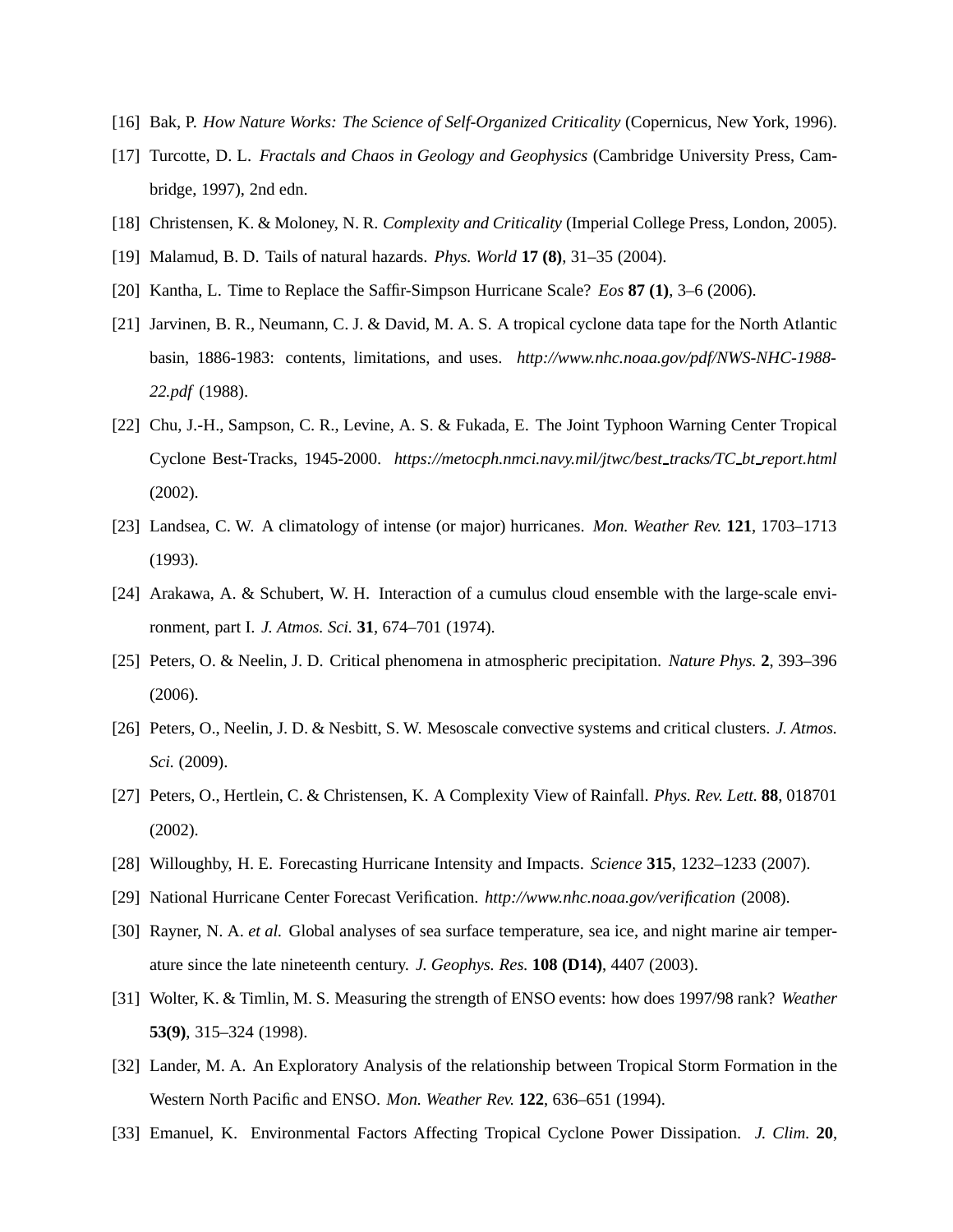5497–5509 (2007).

## **Supplementary Information**

Available.

#### **Acknowledgements**

We have benefited from the expertise and kindness of A. Deluca, K. Emanuel, E. Fukada, A. González, J. Kossin, B. Mathiesen, M. Paczuski, O. Peters and A. Turiel. A.O. and A.C. were put in contact through G. Orriols. The initial part of our research has been financed by the EXPLORA - INGENIO 2010 program, and also partially by grants by other grants of the Spanish MEC and Generalitat de Catalunya.

## **Author Information**

Correspondence and requests for materials should be addressed to A.C. (ACorral at crm dot cat).

### **Competing financial interests**

The authors declare no competing financial interests.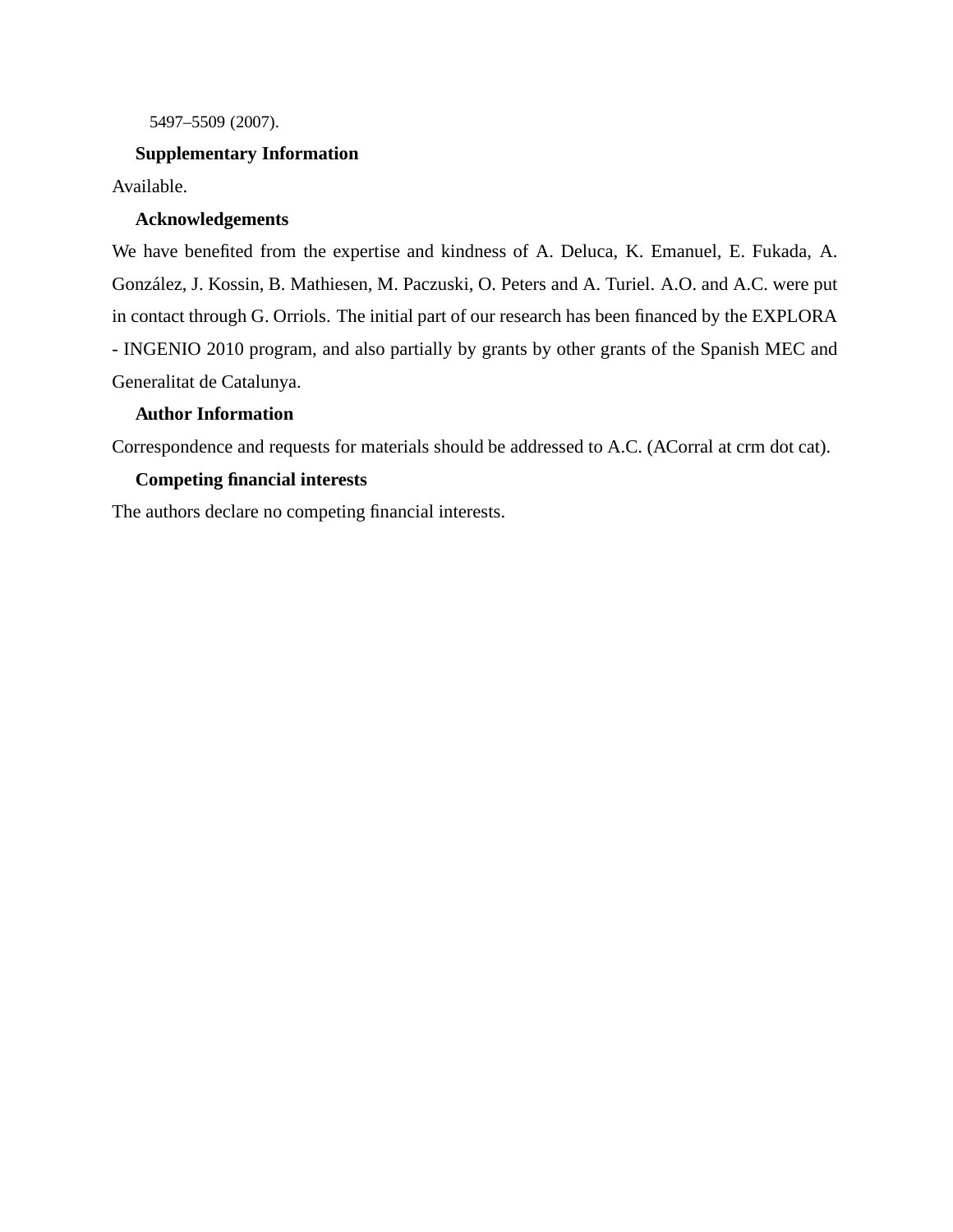FIG. 1: | **Power-law distributions of tropical-cyclone** *PDI* **values.** (a) *PDI* probability densities for tropical cyclones in the North Atlantic, Northeastern Pacific, Northwestern Pacific, and Southern Hemisphere basins. The period considered is either 1966-2007 or 1986-2007, as indicated in the legend, depending on the reliability of the records and the sufficiency of statistics. The values in the vertical axis are divided by the factors 1,  $\sqrt{1000}$ , 1000 and  $\sqrt{1000^3}$ , to separate the curves for clarity. From top to bottom, the number of tropical cyclones in each case is 469, 674, 690 and 601. The distributions are consistent with a power law (straight lines) over most of their range, with exponents 1.19, 1.17, 0.98 and 1.11 ( $\pm$ 0.07, Supplementary Information). The Kolmogorov-Smirnov (KS) test yields *p*−values larger than 60 % in all basins (Supplementary Information). Deviations from the power law at large *PDI* values reflect the finite size effect. (b) *PDI* probability densities for tropical cyclones in the North Atlantic over the 54-year periods 1900-1953 and 1954-2007, with 436 and 579 storms respectively. A two-sample KS test (Supplementary Information) gives a *p*−value around 15% (51% if  $PDI > 2 \cdot 10^9 \, m^3/s^2$ ). The robustness of the distribution is apparent despite a notable lack of homogeneity in the quality of records.

FIG. 2: | **Scaling of** *PDI* **distributions conditioned to the values of** *SST* **and** *MEI***.** (a) *PDI* probability densities calculated separately for years with high *SST* and for years with low *SST*, as well as for years with  $MEI > 0$  and for years with  $MEI < 0$ . Tropical depressions (storms whose maximum  $v_t$  is below 34 knots, 1 knot = 1.85 km/h) are excluded from the Northwestern Pacific dataset, in order to give all basins the same treatment. Time periods and vertical offsets are as in Fig. 1(a). (b) As with the previous panel, except that the axes are rescaled by  $\langle PDI \rangle^{v(\alpha)}$  and  $1/\langle PDI \rangle^{\beta(\alpha)}$ , with  $\alpha = 1.19, 1.17, 1.17$  and 1.0 (the data set at the bottom has been shifted extra factors  $100$  and  $10<sup>4</sup>$  in each axis for clarity sake); the two-sample KS test yields *p*−values equal to 90 %, 73 %, 44 % and 73 %, for  $PDI/\langle PDI \rangle^{\nu} > 0.0003$ , 0.0005, 0.0005 and 0.05, in units of  $(m^3/s^2)^{1-\nu}$ ; the ratios of mean *PDI* between high and low annual values of *SST* or *MEI*,  $\langle PDI \rangle_{high} / \langle PDI \rangle_{low}$ , are 1.4, 1.6, 1.4, and 1.4, always from top to bottom.

<span id="page-8-0"></span>FIG. 3: | **Equivalence between periods of predominantly high activity and high** *SST***.** *PDI* probability densities are compared for the years 1995-2005 and 1926-1970, as well as for years with high *SST* during 1966-2007. The number of storms is 166, 427 and 250, respectively. Two-sample KS tests yield *p*−values larger than 40% for each pair of distributions (Supplementary Information, Table S2); so we can conclude that no significant difference in the energy of TCs can be observed between these periods.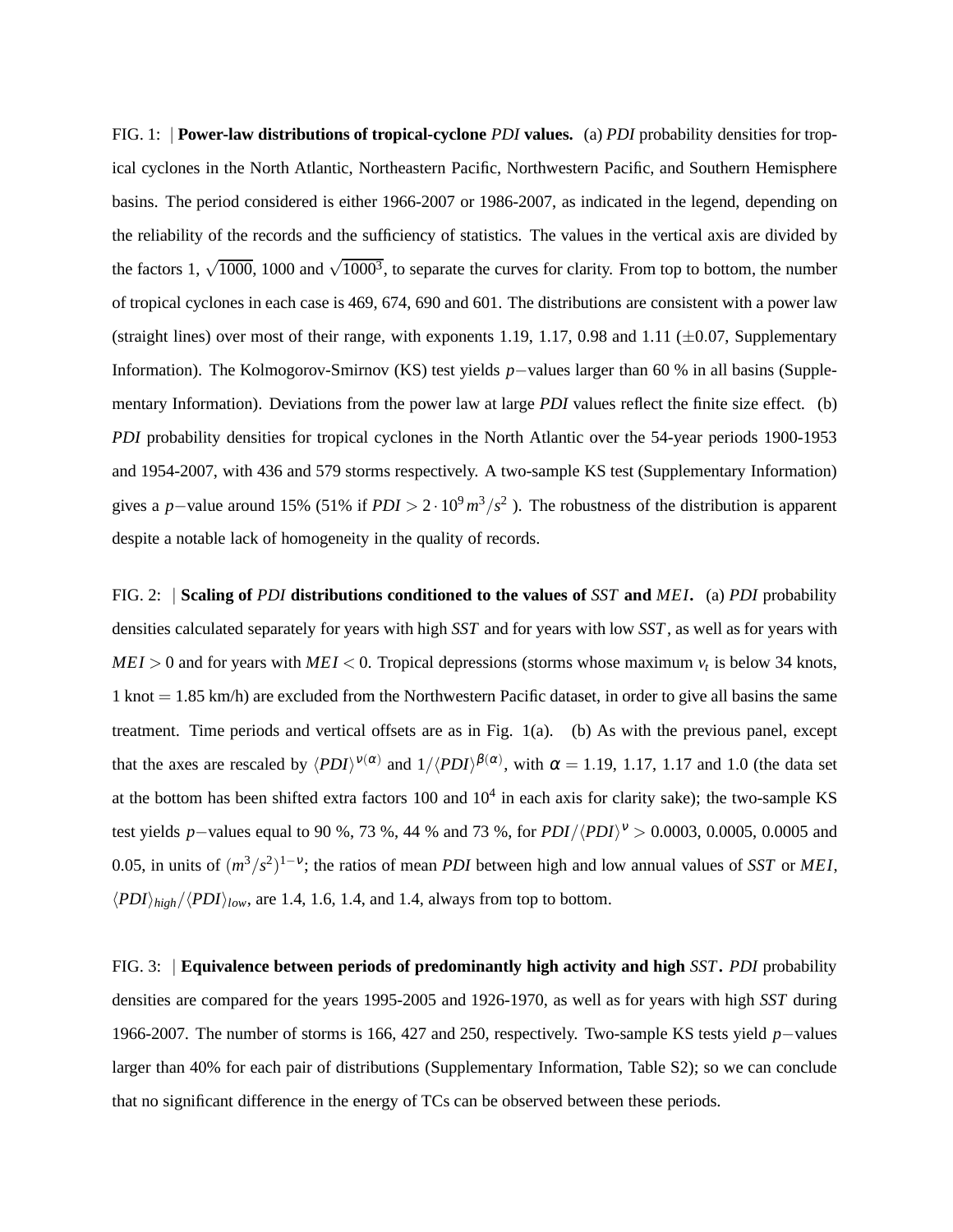

1(a)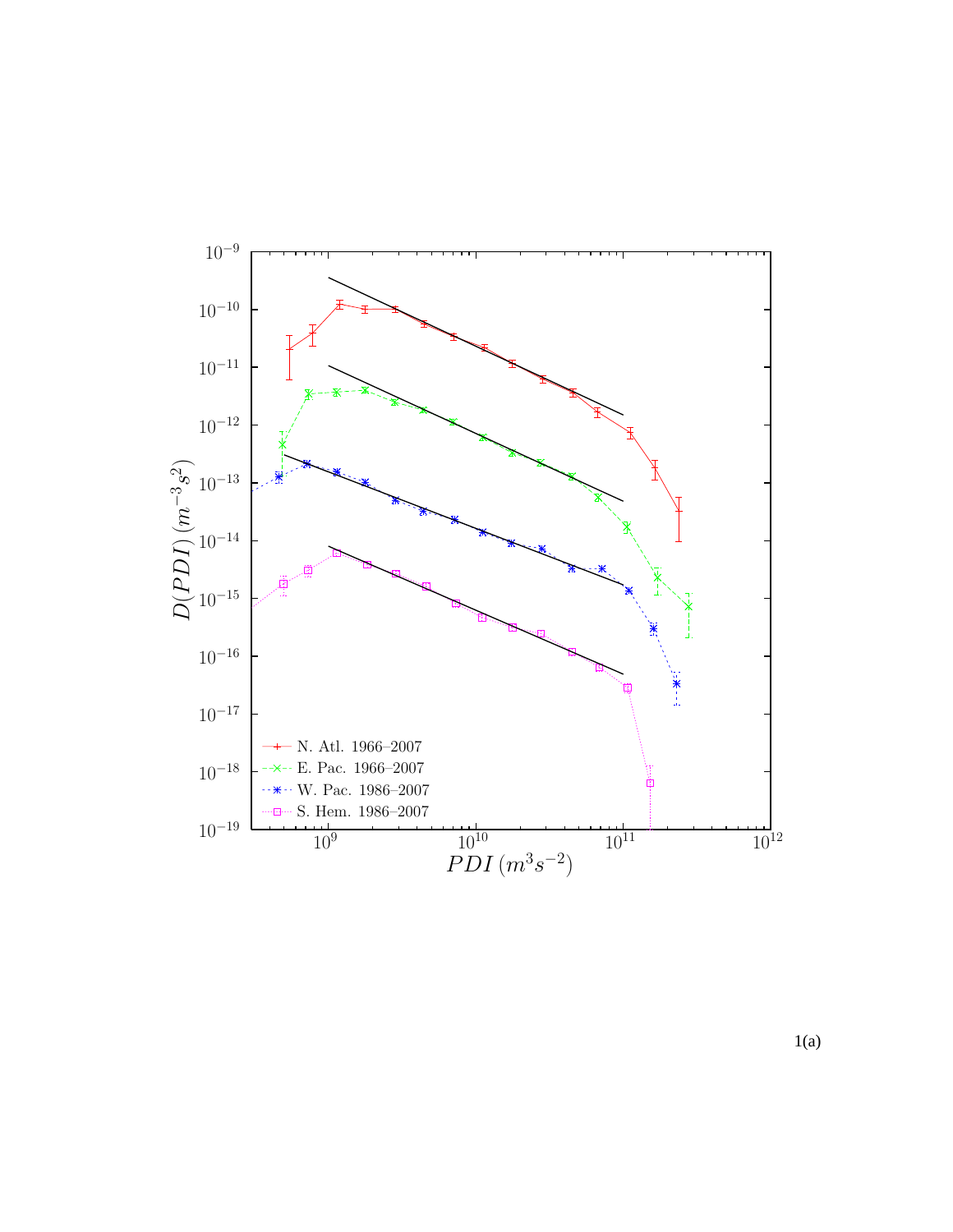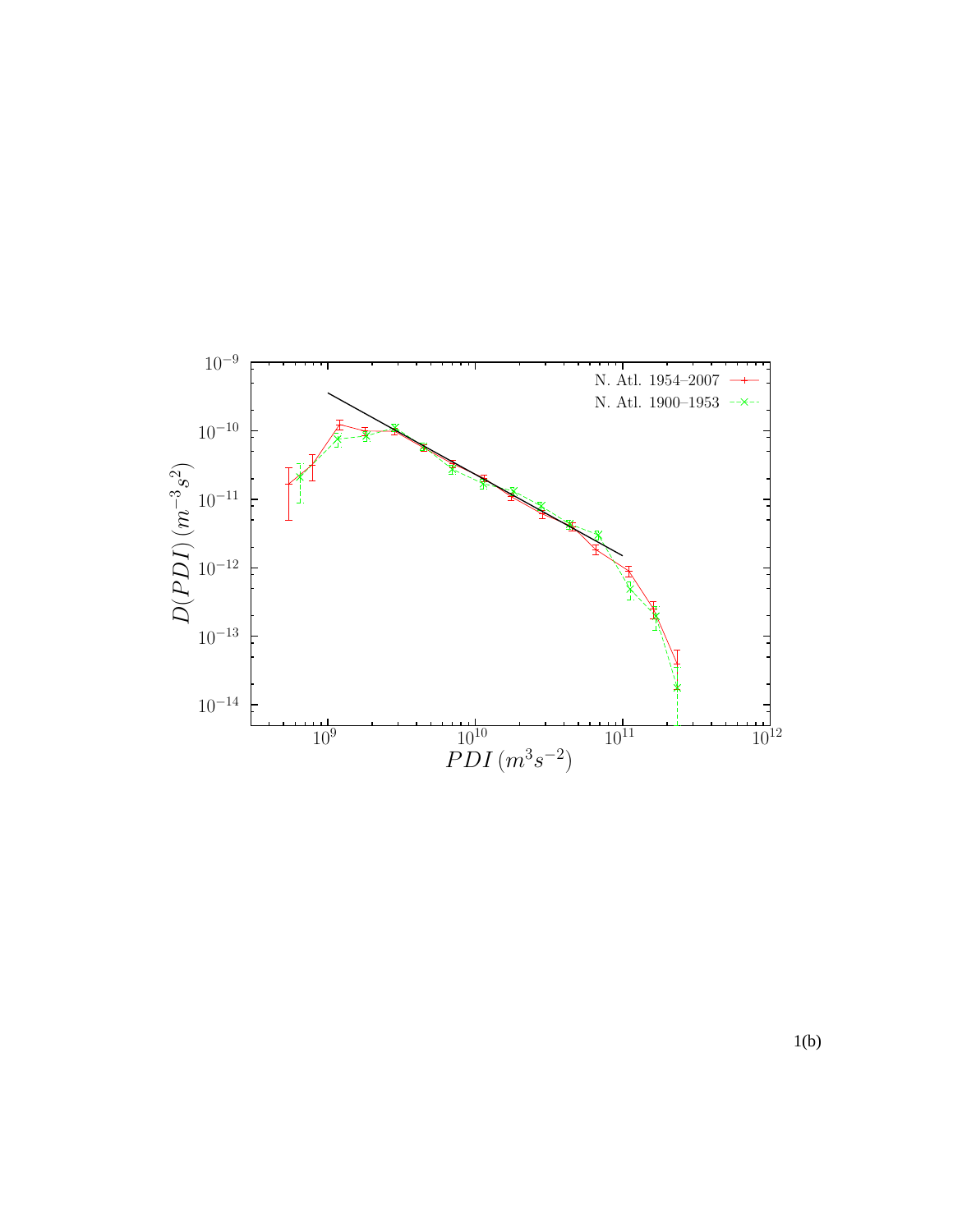

2(a)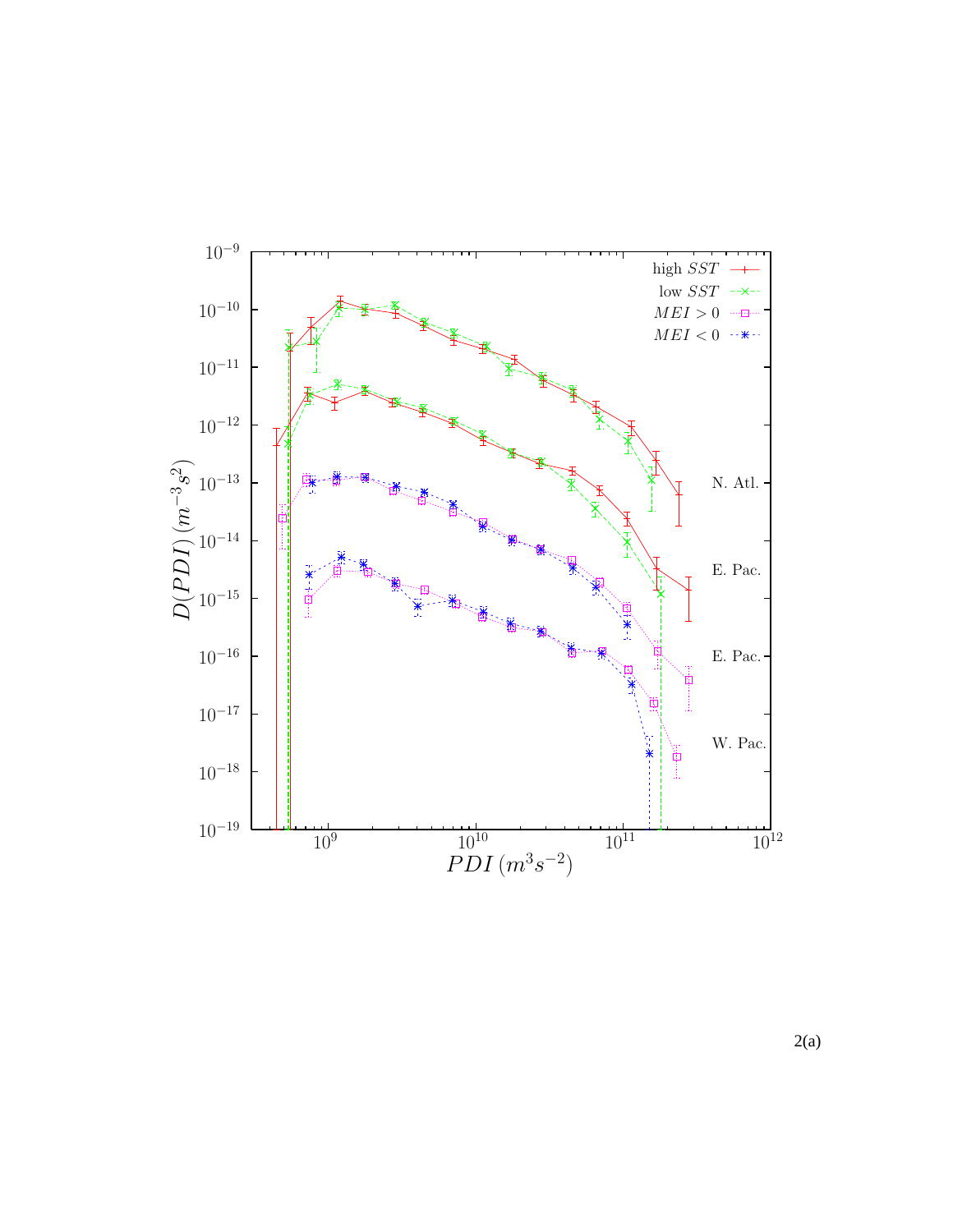

2(b)